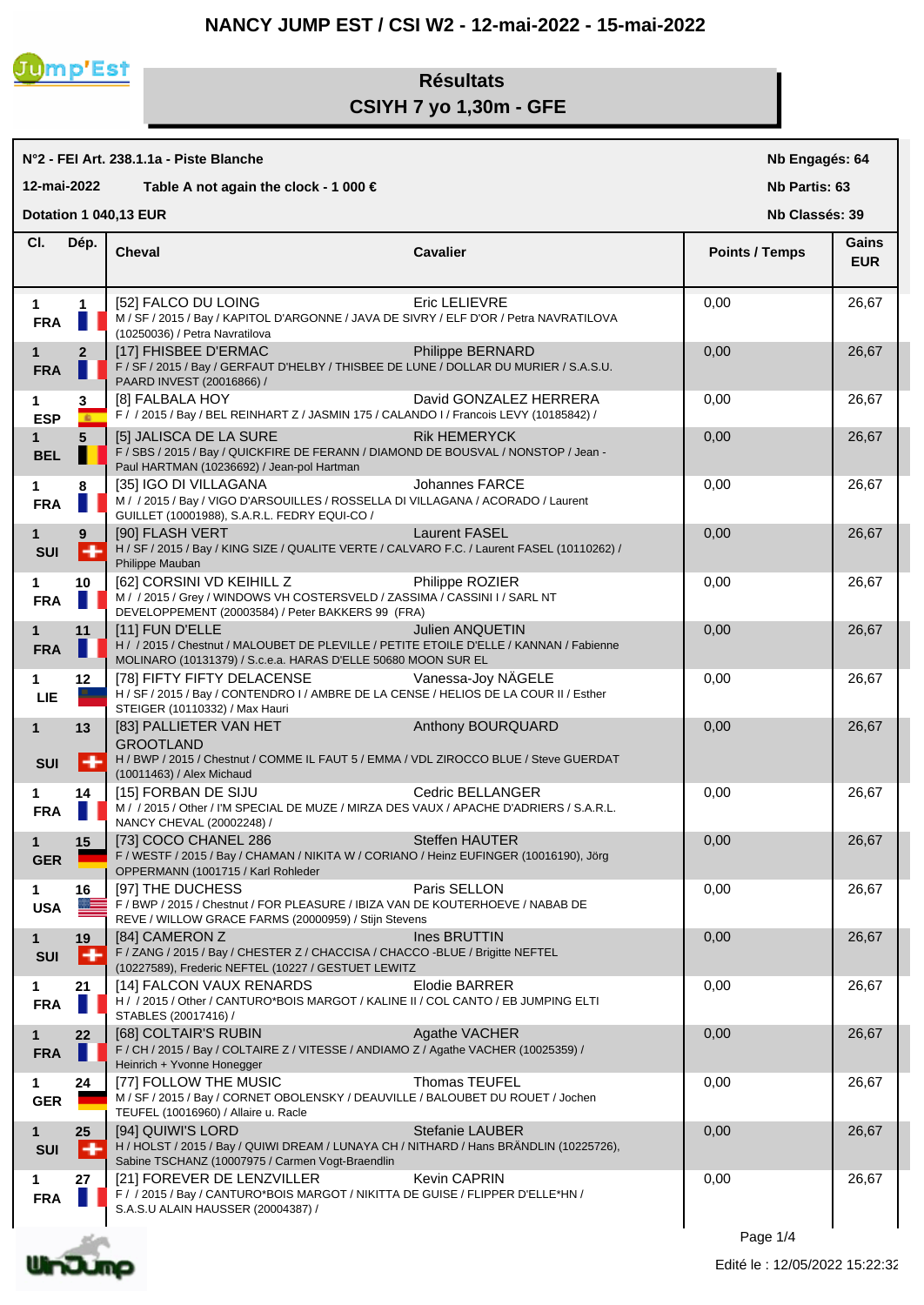|                                                          | N°2 - FEI Art. 238.1.1a - Piste Blanche<br>Nb Engagés: 64 |                                                                                                                                                                                    |                                       |                       |                     |  |
|----------------------------------------------------------|-----------------------------------------------------------|------------------------------------------------------------------------------------------------------------------------------------------------------------------------------------|---------------------------------------|-----------------------|---------------------|--|
| 12-mai-2022<br>Table A not again the clock - 1 000 $\in$ |                                                           |                                                                                                                                                                                    |                                       | Nb Partis: 63         |                     |  |
| Dotation 1 040,13 EUR<br>Nb Classés: 39                  |                                                           |                                                                                                                                                                                    |                                       |                       |                     |  |
| CI.                                                      | Dép.                                                      | Cheval                                                                                                                                                                             | <b>Cavalier</b>                       | <b>Points / Temps</b> | Gains<br><b>EUR</b> |  |
| $\mathbf 1$<br><b>SUI</b>                                | 31<br>⊢                                                   | [81] PLAYBOY VAN'T HEIKE<br>M / / 2015 / Bay / KASANOVA DE LA POMME / NEFRI VERDI / SAYGON / Anne-Lise<br>MUMENTHALER MÜLLER (10120399) /                                          | Arnaud-Philippe BONVIN                | 0,00                  | 26,67               |  |
| 1<br><b>FRA</b>                                          | 32                                                        | [57] FANTOMAS DU GUE<br>M / / 2015 / Bay / L'ARC DE TRIOMPHE*BOIS MARGOT / PIN UP DU GUE / QUAT'SOUS /<br>S.C.E.A. DU GUE (20017216) /                                             | Laetitia MAILLY                       | 0,00                  | 26,67               |  |
| $\mathbf{1}$<br><b>FRA</b>                               | 33                                                        | $[53]$ FITCH<br>H / / 2015 / Bay / WINDOWS VH COSTERSVELD / E'DJINN / KASHMIR VAN'T SCHUTTERSHO<br>/ SARL BERNARD SCHOTSMANS (20001302) /                                          | Eric LELIEVRE                         | 0,00                  | 26,67               |  |
| 1<br><b>FRA</b>                                          | 34                                                        | [16] FANTASIA DE BACON<br>F / SF / 2015 / Chestnut / IOLISCO DE QUINHON*HN / PALATIAL D'ARCELIERE / BONHOMME II<br>/ S.A.S.U. PAARD INVEST (20016866) /                            | Philippe BERNARD                      | 0,00                  | 26,67               |  |
| $\mathbf{1}$<br><b>FRA</b>                               | 35                                                        | [54] FRIMA DE VAINS<br>M / / 2015 / Chestnut / VIGO D'ARSOUILLES / TEMPETE DE VAINS / ALLEGRETO / Christophe<br>CROS (10056847) /                                                  | Pierre Adrien LEPORTOIS               | 0,00                  | 26,67               |  |
| 1<br><b>BEL</b>                                          | 36                                                        | [7] DIANA DU PLEVAU Z<br>F / / 2015 / Bay / DIEU MERCI VAN T ET L / KARMEN DU PLEVEAU / KASHMIR VAN'T<br>SCHUTTERSHO / Thibault PALM (10072240), Thibault PALM (10072240) /        | <b>Thibault PALM</b>                  | 0,00                  | 26,67               |  |
| $\mathbf{1}$<br><b>FRA</b>                               | 40                                                        | [43] QAR JACKY DENFER<br>M / / 2015 / Bay / QLASSIC BOIS MARGOT / TALENTA / CASSINI I / Leo CITERNE (10143006) /                                                                   | Stephanie HENNEQUIN<br>Simone BUHOFER | 0,00                  | 26,67               |  |
| 1<br>SUI                                                 | 41<br>$\ddot{}$                                           | [85] KEEP IN MIND<br>H / KWPN / 2015 / Grey / GRODINO / ULETTA / GOODTIMES / Simone BUHOFER (10081130),<br>Sergio HAUSER (10047028 / A.C. Van der Peijl                            |                                       | 0,00                  | 26,67               |  |
| $\mathbf{1}$<br><b>MAR</b><br>1                          | 42<br>٠<br>44                                             | [80] FROMECS QUINTO<br>M / / 2015 / Bay / QUICKLY DE KREISKER / CENTAYA / CENTO / Martin FROMER (10132386) /<br>[262] FLOCON DE LA FOURERIE                                        | Abdelkebir OUADDAR<br>Romy HERZIG     | 0,00<br>0,00          | 26,67<br>26,67      |  |
| SUI                                                      | $\overline{+}$                                            | H / SF / 2015 / Bay / CANTURO / LVS NAOMI / VANCOUVER / Julia REY (10110416) / Laurent<br>Gascoin                                                                                  |                                       |                       |                     |  |
| $\mathbf{1}$<br><b>FRA</b>                               | 45                                                        | [34] FABIO DES FORETS<br>M / / 2015 / Bay / TIBETIN DES FORETS / CRISTA / CASSINI II / S.A.S. HARAS DES<br>TOURELLES (20018402) /                                                  | Nicolas DESEUZES                      | 0,00                  | 26,67               |  |
| 1<br><b>FRA</b>                                          | 48                                                        | [49] FALKIRA DE MORMOULINS<br>F / / 2015 / Bay / WINDOWS VH COSTERSVELD / CHAKIRA DE MORMOULIN / DOLLAR DELA<br>PIERRE / Didier BRIAUD (10242449), Jeremy LE ROY (10008240) /      | Jeremy LE ROY                         | 0,00                  | 26,67               |  |
| $\mathbf 1$<br><b>SUI</b>                                | 49<br>H                                                   | [82] LUCKY FAUNTLEROY<br>H / WESTF / 2015 / Chestnut / LORD FAUNTLEROY / CEST LA VIE 11 / COMME IL FAUT /<br>Matthias TRITSCHLER (10141743) / ZUCHTGEMEINSCHAFT GÜNTHER U. R MÜLLE | Anthony BOURQUARD                     | 0,00                  | 26,67               |  |
| 1<br><b>ESP</b>                                          | 51<br>$\mathbf{R}$                                        | [9] FOXTROT HOY<br>M / / 2015 / Chestnut / CASALL DE FUYSSIEUX Z / UXALA HOY / LEJANO*HOY / Francois LEVY<br>(10185842)                                                            | David GONZALEZ HERRERA                | 0,00                  | 26,67               |  |
| $\mathbf{1}$<br><b>FRA</b>                               | 55                                                        | [12] FURIOSA DE L'IF<br>F / SF / 2015 / Other / DIAMANT DE SEMILLY / ILLONKA DE L'IF / IN CHALA A / SASU EJA<br>(20016484) / Francois BOURDIER 50160 TORIGNY LES VILLES (FRA)      | <b>Julien ANQUETIN</b>                | 0,00                  | 26,67               |  |
| 1<br><b>FRA</b>                                          | 60                                                        | [27] FARNESE TAME<br>H / / 2015 / Chestnut / QUADRIO TAME / BORGHESE TAME / PANAMA TAME / HARAS DU<br>TOSCAN (20019161) /                                                          | <b>Marion COSTA</b>                   | 0,00                  | 26,67               |  |
| 1<br><b>SUI</b>                                          | 61<br>⊢                                                   | [91] VIVATHAGO PS<br>H / OS / 2015 / Grey / VIVANT / CAJANDRA Z / CARTHAGO Z / Aurore CROT (10275826) / Gestut<br>Lewitz                                                           | <b>Laurent FASEL</b>                  | 0,00                  | 26,67               |  |
| 1<br><b>FRA</b>                                          | 62                                                        | [63] PRETTY PACOLET<br>F / / 2015 / Bay / LAVILLON / INDIA PACOLET / CICERO VAN PAEMEL Z / Maarten DRIESSEN<br>(10082160) / Marc Pacolet                                           | Philippe ROZIER                       | 0,00                  | 26,67               |  |
| $\mathbf 1$<br><b>FRA</b>                                | 63                                                        | [51] CHICKIMICKI LA VIOLLE<br>F / / 2015 / Other / CASALL / U CIARA / CONTENDER / Stephanie ALEXANDRE (10232770),<br>S.C.E.A. JUMENTERI /                                          | <b>Eric LELIEVRE</b>                  | 0,00                  | 26,67               |  |
| 1<br><b>FRA</b>                                          | 64                                                        | [18] PERFECTE FLAMME<br>F / / 2015 / Bay / BENTLEY VD HEFFINCK / FLAMME DES EMPIRES / MAJOR DE LA COUR /<br>S.A.S.U. LC HORSES (20016582) /                                        | Philippe BERNARD                      | 0,00                  | 26,67               |  |
| 40<br><b>FRA</b>                                         | 6                                                         | [67] FLAMENCO DE TALMA<br>M / / 2015 / Bay / JARNAC / PEPITE DE TALMA / CONTENDER / Michel GUIOT (10085617) /                                                                      | <b>Audrey TEIXIDOR</b>                | 4,00                  |                     |  |
| 40<br>SUI                                                | 7<br>$+$                                                  | [92] CASALL BOY<br>H / HOLST / 2015 / Grey / CASALL / B LARIMARA / LARIMAR 7 / Pierre KOLLY (10008181) / Hauri<br>Max                                                              | Pierre KOLLY                          | 4,00                  |                     |  |

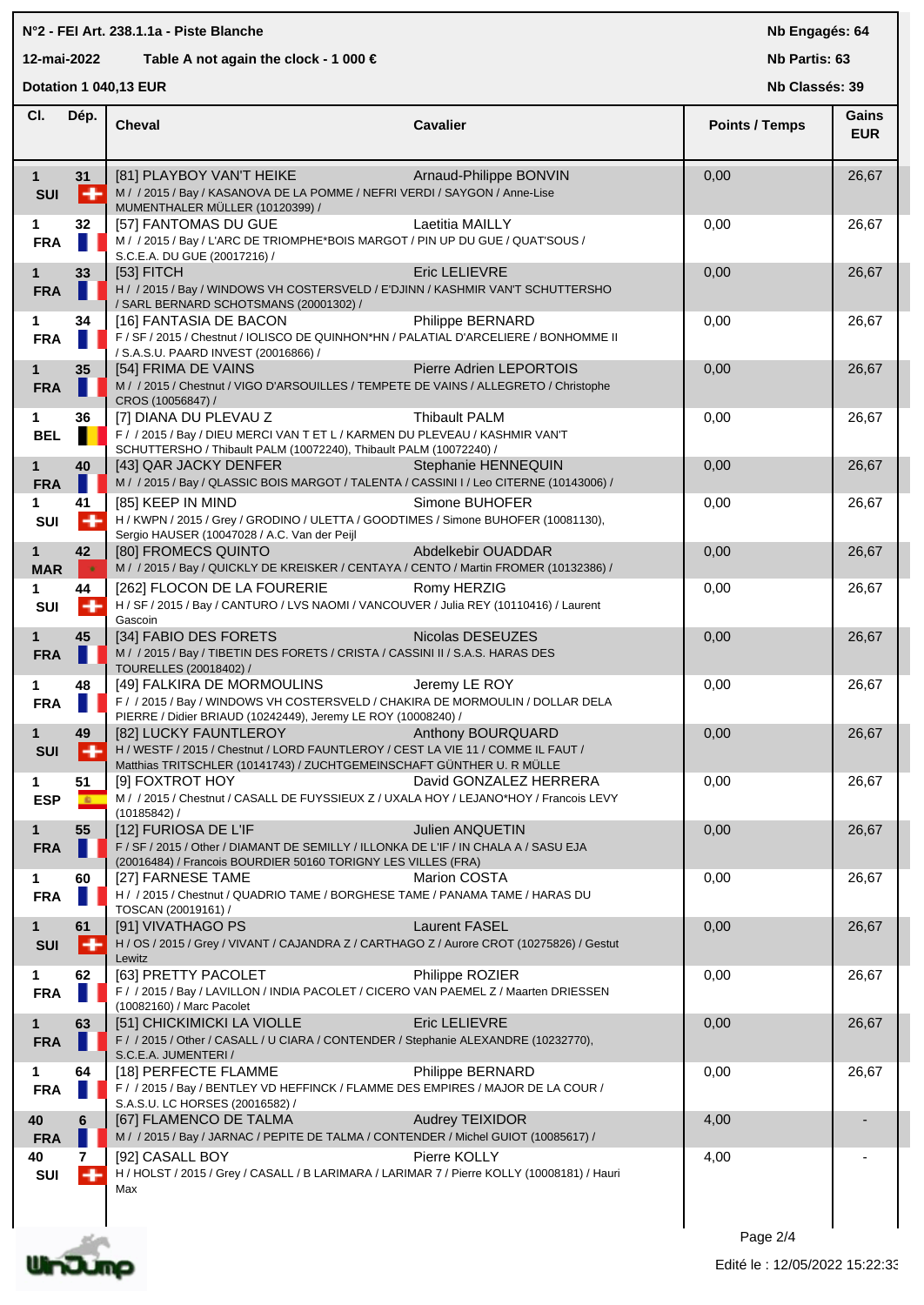| N°2 - FEI Art. 238.1.1a - Piste Blanche                  |         |                                                                                                                                                                                                                         |                         | Nb Engagés: 64        |                     |
|----------------------------------------------------------|---------|-------------------------------------------------------------------------------------------------------------------------------------------------------------------------------------------------------------------------|-------------------------|-----------------------|---------------------|
| 12-mai-2022<br>Table A not again the clock - 1 000 $\in$ |         |                                                                                                                                                                                                                         |                         | Nb Partis: 63         |                     |
|                                                          |         | Dotation 1 040,13 EUR                                                                                                                                                                                                   |                         | Nb Classés: 39        |                     |
| CI.                                                      | Dép.    | <b>Cheval</b>                                                                                                                                                                                                           | <b>Cavalier</b>         | <b>Points / Temps</b> | Gains<br><b>EUR</b> |
| 40<br><b>FRA</b>                                         | 20      | [33] KITTY DE L'OTHAIN Z<br>F / / 2015 / Bay / KANNAN / NEW EVE DU MOULIN / QUIDAM DE REVEL / Baptiste DELORME<br>(10067430), Christian MOREL (1000 /                                                                   | <b>Baptiste DELORME</b> | 4,00                  |                     |
| 40<br><b>FRA</b>                                         | 23      | [23] FANTAISIE DE MONTIGNY<br>F / / 2015 / Bay / ROCK'N ROLL SEMILLY / AMARYLLIS DE MONTIGNY / NABAB DE REVE /<br>S.A.R.L. ANDRE SPORT EQUESTRE (20018464) /                                                            | Enzo CHIAROTTO          | 4,00                  |                     |
| 40<br><b>GER</b>                                         | 26      | [76] DER PAOLO<br>H / HOLST / 2015 / Bay / DIAMANT DE SEMILLY / PAOLETTA / ACORADO / Jochen TEUFEL<br>(10016960) / Schmidt, Hartwig                                                                                     | Jochen TEUFEL           | 4,00                  |                     |
| 40<br>SUI                                                | 28      | [88] KASSANDRA VAN DEN<br><b>MUGGENHOEK</b><br>F / AES / 2015 / Bay / FLY / P.ATTICA / ANDIAMO / Johana CATHREIN (10117027) / M. G. VAN                                                                                 | Johana CATHREIN         | 4,00                  |                     |
| 40<br><b>FRA</b>                                         | 29      | DRIEL 99 (FRA)<br>[38] QUARLA DENFER<br>F / / 2015 / Other / QLASSIC BOIS MARGOT / TALENCARLA / CASSINI I / Philippe BERTHOL                                                                                            | Pierre GAUTHERAT        | 4,00                  |                     |
| 40                                                       | 30      | (10124096) /<br>[72] PASIONELLE VD WITTE<br><b>DRIESENDIJK</b>                                                                                                                                                          | Anna REES               | 4,00                  |                     |
| <b>GBR</b><br>40                                         | 을<br>37 | F / BWP / 2015 / Grey / EL TORREO DE MUZE / AVELON / QUICKFEUER VAN KOEKSHOF /<br>Theodore BORIS (10078474), Anna REES (10008591) / De Cock - Vermeylen<br>[47] FOR YOU K                                               | <b>Valentin KRIEGEL</b> | 4,00                  |                     |
| <b>FRA</b><br>40                                         | 38      | M / / 2015 / Other / CONTENDRO*GFE / VERONIQUE B / CELANO / Caroline KLEIN (10061939) /<br>[25] FALBALA BLANCHE                                                                                                         | Pierre COITEUX FONTAINE | 4,00                  |                     |
| <b>FRA</b><br>40                                         | 46      | F / / 2015 / Black / CANTURO*BOIS MARGOT / UTOPIA BLANCHE / L'ARC DE<br>TRIOMPHE*BOIS MARGOT / Christophe LEROY (10206064), Romane LEROY (1020606 / E.a.<br>[42] BENEDICTINE DE MA CAMPAGNE Anne Sophie HEMERYCK GODART |                         | 4,00                  |                     |
| <b>FRA</b>                                               |         | Z<br>F / ZANG / 2015 / Bay / BALOU DU ROUET / FOETSI DU COEUR DES COLLINES / NABAB DE<br>REVE / SPRL DELPAT (20018027) / Christian Breyne                                                                               |                         |                       |                     |
| 40<br><b>FRA</b>                                         | 58      | [36] VIVANTESSA<br>F / OS / 2015 / Bay / VIVANT / CONTHA BLUE / CONTHARGOS / E.U.R.L. CENTERFIELD<br>STABLE (20018095) / Gestüt Lewitz                                                                                  | Johannes FARCE          | 4,00                  |                     |
| 40<br><b>SUI</b>                                         | 59<br>÷ | [93] FIREFOX CHAMPLONG<br>F / CH / 2015 / Bay / QUITE CAPITOL / TESSAFIELD / ARIOSO DU THEILLET / Catherine DAHN<br>(10045356) / M. MICHEL DAHN 99 (FRA)                                                                | Pierre KOLLY            | 4,00                  |                     |
| 53<br><b>FRA</b>                                         | 54      | [37] FARFELU DES MEULIERES<br>M / / 2015 / Bay / QUICK STAR / BLOOM DES MEULIERES / DIAMANT DE SEMILLY / Solen<br>GEVRESSE (10240896), William GEVRESSE (10077 /                                                        | Alexandra FRANCART      | 7,00                  |                     |
| 54<br><b>FRA</b>                                         | 17      | [59] FULL OPTIONS D'ELO<br>M / / 2015 / Bay / DIAMANT DE SEMILLY / LALIQUE DU MONTIS / SATISFACTION FRH / Laurine<br>DILINGER (10186554) /                                                                              | <b>Guillaume PAROTY</b> | 8,00                  |                     |
| 54<br><b>BEL</b>                                         | 18      | [2] FAKIR DU COQ<br>M / / 2015 / Other / TODT UN PRINCE / ARANA / ROCK'N ROLL SEMILLY / Isabelle<br>DELFERRIERE (10180388) /                                                                                            | Lola DE BRAEKELEER      | 8,00                  |                     |
| 54<br><b>FRA</b>                                         | 39      | [31] KLARATOYA BEL Z<br>F / / 2015 / Chestnut / KIGALI / SWEETY VH ASBORNEVELD / FORTUIN Z / S.C. S-A<br>BREEDING (20018800) /                                                                                          | Paul DELFORGE           | 8,00                  |                     |
| 54<br><b>FRA</b>                                         | 47      | [20] FALCON DE COURCEL<br>M / / 2015 / Chestnut / TYPE TOP DU MONTEIL / KOLEA DU CHATEAU / ALLEGRETO /<br>Marianne SABATIER (10067199) /                                                                                | Louis BOUHANA           | 8,00                  |                     |
| 54<br><b>FRA</b>                                         | 53      | [29] FIDJI DE FLUSEL<br>F / / 2015 / Bay / CONTENDRO*GFE / NONE IXE / ELAN DE LA COUR*HN / Vincent DUSSAUCY<br>(10203761) /                                                                                             | Apolline COZIEN         | 8,00                  |                     |
| 54<br><b>FRA</b>                                         | 57      | [66] FAIRPLAY DE TALMA<br>M / / 2015 / Bay / CONTENDRO*GFE / QUIVA DU ROUET / ALLEGRETO / SAS TALMA 2020<br>$(20005813)$ /                                                                                              | Audrey TEIXIDOR         | 8,00                  |                     |
| 60<br><b>BEL</b>                                         | 43      | [4] NASHVILLE V'T LEEUWERIKENHOF<br>Z<br>H / ZANG / 2015 / Bay / NABAB DE REVE / URQUELLE DEUX VH POLDERHOF / TENOR                                                                                                     | Freddy DEMUYNCK         | 12,00                 |                     |
|                                                          |         | MANCIAIS / Freddy DEMUYNCK (10001373) /                                                                                                                                                                                 |                         |                       |                     |
| 60<br><b>LIE</b>                                         | 50      | [79] FONTAINEBLAU MANCIAIS<br>H / SF / 2015 / Chestnut / OGRION DES CHAMPS / MIFRANE MANCIAISE / POWER LIGHT /<br>Esther STEIGER (10110332) / Dr. V Denis Hubert                                                        | Vanessa-Joy NÄGELE      | 12,00                 |                     |
|                                                          |         |                                                                                                                                                                                                                         |                         | Page 3/4              |                     |



I